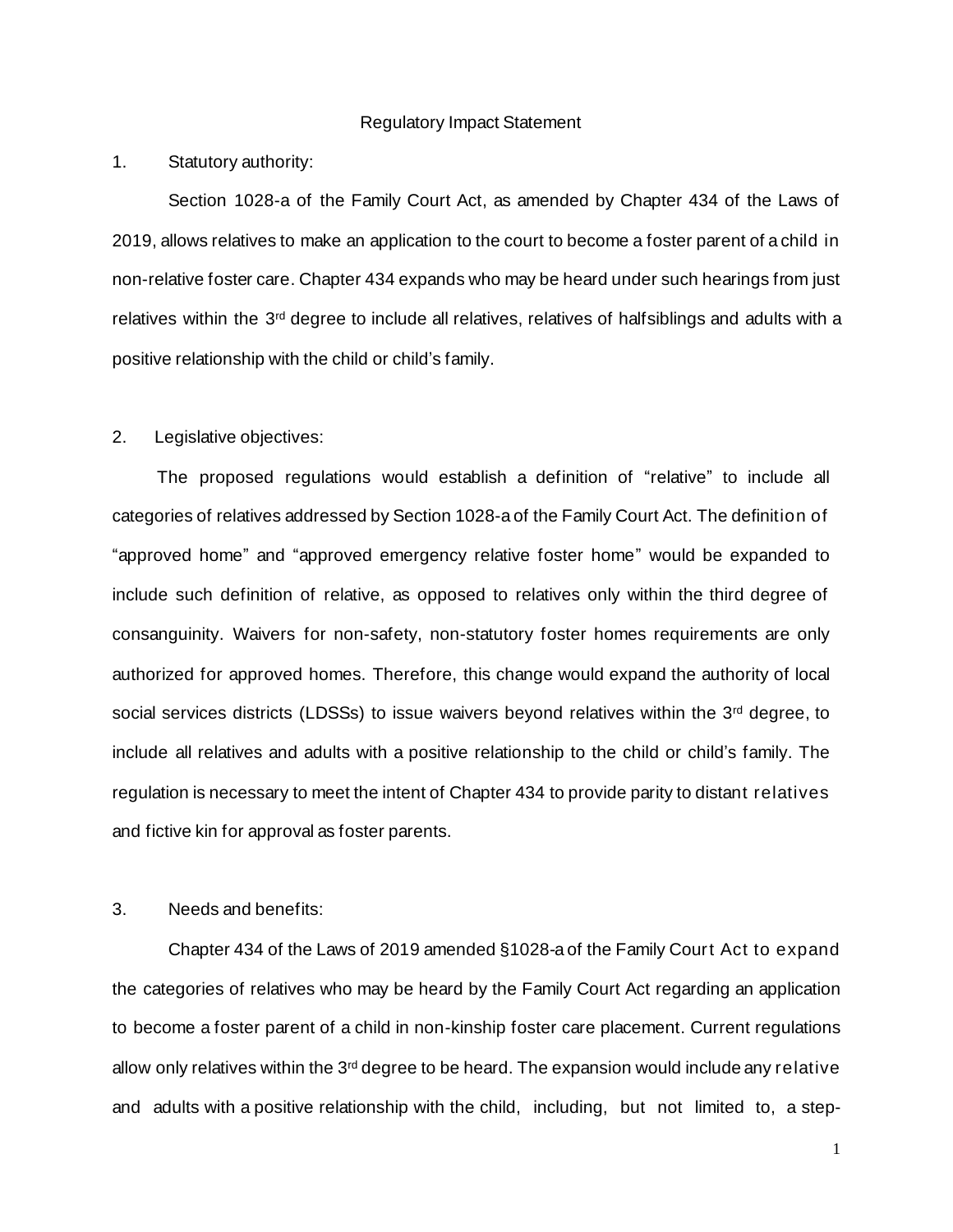parent, godparent, neighbor or family friend. Such persons are commonly referred to as "f ictive kin."

The intent of Chapter 434 is to treat all kin (relatives and fictive) the same for purposes of emergency approval through §1028-a. However, regulations currently create different standards for such categories of relatives. Relatives within the second or third degree are entitled to waivers for non-health or safety requirements through the approval process. Relatives outside of the third degree and fictive kin are subject to the certification process which does not allow for such waivers. Waivers are particularly important for emergency placements when kin may not have time to meet all the certification requirements. The result of the current regulatory framework is that, despite a judicial best interest finding, certain kin may not be eligible to become foster parents due to the lack of waiver authority.

The proposed regulation would require all relatives and fictive kin to be approved rather than certified as foster parents. This would expand non-safety waiver authority to all kin seeking to become foster parents. This change would meet the intent of Chapter 434.

This change would also help LDSSs in complying with the requirements of the Family First Prevention Services Act, which restricts federal funding for congregate care placements. Expanding kinship foster care is a key strategy in increasing overall foster care capacity and reducing congregate care.

4. Costs:

The implementation of emergency and proposed regulations will not result in costs to VAs or LDSSs. The proposed rules do not impose any new mandates. The proposed rules create the opportunity for additional kinship foster homes and create an opportunity to reduce congregate care placements; therefore, any impact would be cost-neutral.

2